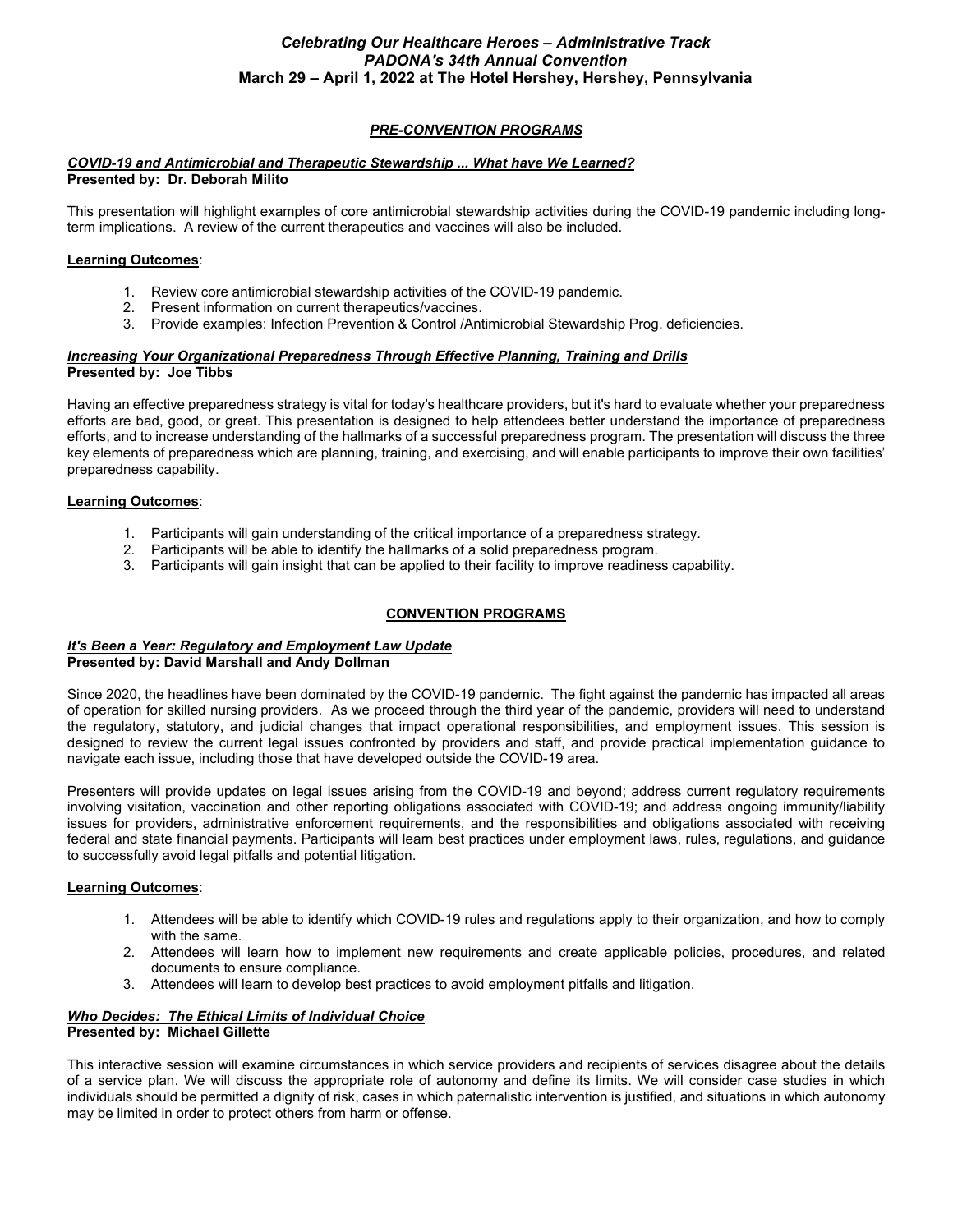### **Learning Outcomes**:

- 1. To review the concepts of autonomy, paternalism and fairness.
- 2. To identify the limits of individual choice in order to protect those individuals from self-generated harm.
- 3. To identify the limits of individual choice in order to protect others from harm.
- 4. To clarify the ethical conflict between an individual's right to make potentially dangerous decisions and staff's obligation to protect individuals from harm.

### *Managing the Complexities of Provider Partnerships With a Focus on Value and Outcomes* **Presented by: Heather Meadows and Julie Belucci**

Provider partnerships collaborate efforts among carefully selected members with the goal of delivering high-quality efficient care to the patient. These partnerships are crucial to maintaining and improving referrals within this fluid provider market. This session describes a proven successful inter-disciplinary program that enables the SNF to gain entry to the group, and achieve desired value based results including minimal risk for re-hospitalizations for their patients and referring entities. Keys for achieving clinical outcome expectations, documentation, and details of how to facilitate the required mindset change will be highlighted.

### **Learning Outcomes**:

- 1. The participant will be able describe the goals, characteristics, and critical measures of a successful hospital partner.
- 2. The participant will be able to describe an IDT approach to reducing risk of re-hospitalization, achieving desired clinical outcomes measures, and the documentation required to develop and maintain partnerships.

### *New Era of Annual Surveys related to Infection Control*  **Presented by: Patty Klinefelter**

Nursing facilities must maintain a coordinated facility wide program for surveillance, identification, prevention, control and investigation of infections and communicable diseases. Residents are at high risk of developing severe illnesses from COVID-19 and other diseases. This presentation will review infection control regulation, the most common CMS citations related to infection control and strategies and best practices to implement and maintain compliance with infection control standards.

### **Learning Outcomes:**

- 1. Understand the tool the Department of Health uses to survey skilled nursing infection control practices.
- 2. Analyze the national and state data related to infection control deficiencies.
- 3. List strategies to ensure compliance with the infection control regulations.

#### *Engaging Family Members: Powerful Tools to Connect, Inform and Defuse!* **Presented by: Edward Leigh**

To keep residents safe and satisfied, they must be actively engaged in their care. However, to enhance this goal, another group of people must be actively engaged in the resident's care, the family members. This engagement process must occur the moment family members enter the organization through an expression of welcoming. We often focus so much attention on the resident we sometimes forget about including the family members, who are vital to the resident's compliance. The focus of this session will be to enhance communication between the resident, family members and LTC professionals. Specific tools will be discussed to keep family members informed of every aspect of their loved one's care, including effective family meetings, and dealing with angry family members. A variety of family activities (virtual and in-person) are also included in this high content and engaging session. Family members are trusted advisors and allies. Help move them from feeling apart from their loved one's care to part of their loved one's care.

### **Learning Outcomes:**

- 1. Apply methods of having successful family meetings.
- 2. Demonstrate empathic & caring behaviors with family members, including challenging family members.
- 3. Employ techniques for educating family members.

### *A Deep Dive into the Most Frequently Cited Clinical Areas*  **Presented by: Candace McMullen and Sophie Campbell**

The outcome of your state survey inspections is so important to many aspects of your operations…. insurability, Five Star rating, resident and family satisfaction and confidence, employee morale, and occupancy are directly linked to your regulatory compliance. This session will examine the most frequently cited regulations, outlining the deficient practice(s) most often identified through the survey process. We will explore the high-risk areas for non-compliance that pose the greatest threat to providers in today's environment.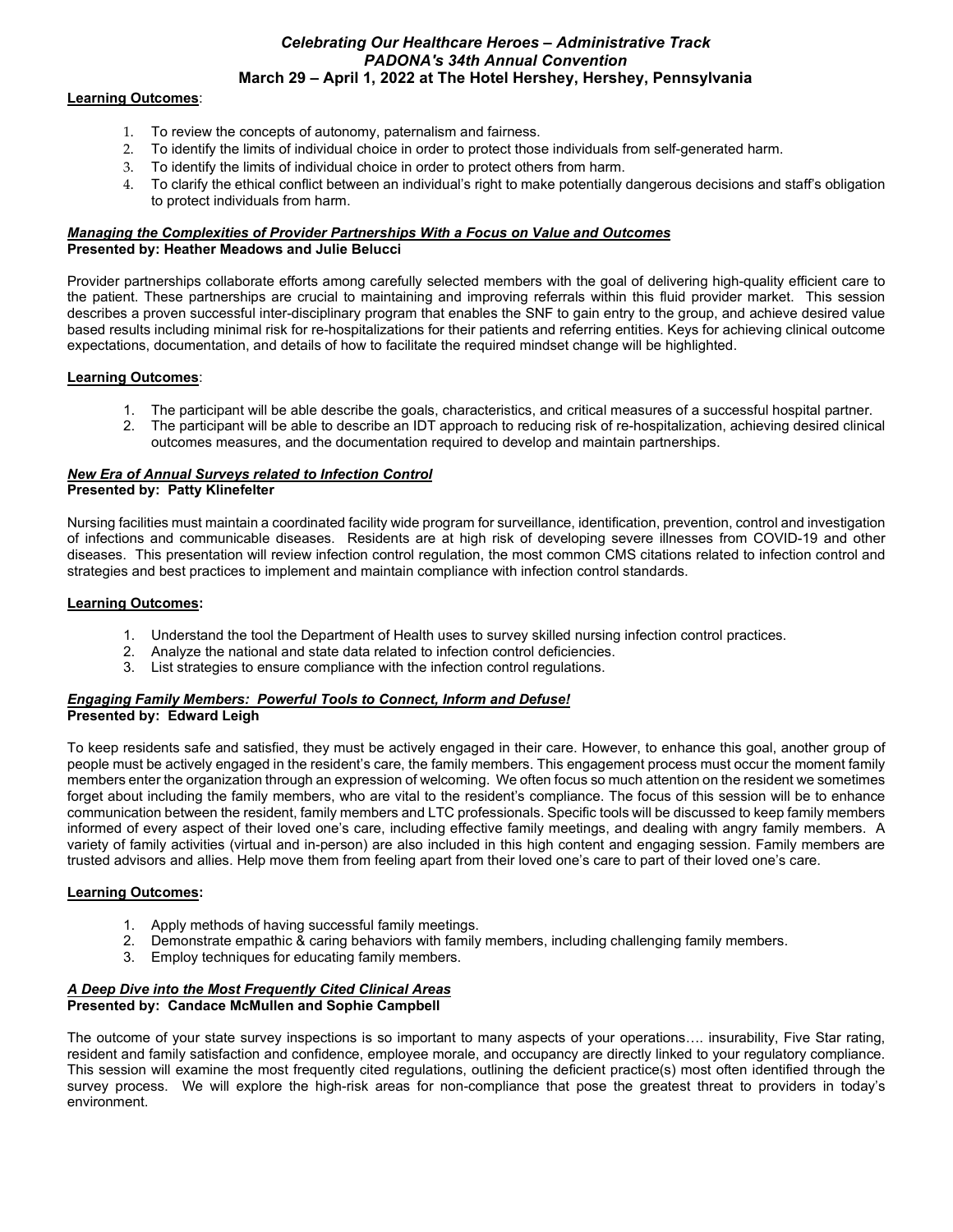### **Learning Outcomes:**

- 1. Identify the most frequently cited deficient practice(s) identified in Pennsylvania nursing facilities.<br>2. Explore the root cause(s) of the deficient practice(s) and identify the gap(s) in regulatory compliar
- 2. Explore the root cause(s) of the deficient practice(s) and identify the gap(s) in regulatory compliance.
- 3. Discuss best practices in clinical care delivery systems to avoid non-compliance.

#### *Professional Liability Of Healthcare Providers After Covid -19* **Presented by: John Bass and Allison Erndl**

A discussion of legal liability protections afforded nursing homes and skilled facilities, or lack thereof, and the Courts' interpretations of those protections for litigation involving the care of Covid-19 residents.

### **Learning Outcomes:**

- 1. Learners will describe COVID-related liability issues that long-term care providers face as the pandemic continues to evolve.
- 2. Learners will acquire understanding of the liability protections that currently exist related to the COVID pandemic.
- 3. Learners will describe the Courts' interpretations of COVID-related litigation care complaints.

# *Living the Website Life – Not Your Parents' Diversity Training*

### **Presented by: Christopher Ridenhour**

The trouble started on the very first day of employment. Do you remember Human Resources encouraging us to bring our "whole selves" to work during New Team Member Orientation? We obliged by showing up with our worldviews, life-histories, perspectives, passions, and personalities as part of the package (or is it "baggage"?). We ALL have issues and blind spots! It comes with being human.

The quality of resident care rests solely on our success at harmonizing hundreds of differing beliefs, behaviors, and individual cultures. Welcome to an honest and safe experience about all aspects of Diversity, Equity and Inclusion without blame, shame, or quilt. How confident are you in your ability to understand and manage tricky situations with others whose life-story wildly differ from your own? Are there differences among us that matter more than others? Are there similarities that don't matter as much? As a 20-year healthcare professional and national diversity trainer, you can expect the stories and tools that promise immediate change and a new understanding. I'm seeking partners, participants, explorers, and skeptics who are honest enough to admit to ever feeling, even slightly, uncomfortable when dealing with any aspect of diversity, equity, and inclusion.

### **Learning Outcomes:**

- 1. Identify the phenomena within organizational structures and cultures that prevent institutionalizing "Acceptance" and honoring "Difference" in positive and productive ways.
- 2. Experience and practice the skills necessary to influence leaders to embrace change and thrive during chaos and challenge as well as create higher functioning inclusive teams.
- 3. Review and commit to a "Change Project" from a menu of individual, departmental, and organizational goals resulting in greater inclusivity, cooperation, and cross-cultural understanding.

#### *Survey Survival Strategies* **Presented by: Paula Sanders**

CMS has announced new survey initiatives that include a heightened focus on infection control, staff competencies and stricter enforcement at the same time that almost every facility in the country is confronting significant staffing challenges. There are simple things that you can be doing to relieve some of the survey pressure that all of you are facing. This session will help you be better prepared to weather the survey storms that are heading your way.

### **Learning Outcomes**:

- 1. Understand implications of new CMS survey initiatives, including combining revisits with complaints.
- 2. Develop action plans for survey preparedness.
- 3. Reexamine better ways to compose incident reports and plans of correction.

### *Department of Health Update*

### **Presented by: Susan Williamson**

This session will include a review and discussion of Statewide Facility and Survey statistics, including frequently cited deficiencies and frequently filed complaints. Following this session, the attendee will have an understanding of all the recent updates from The Department of Health.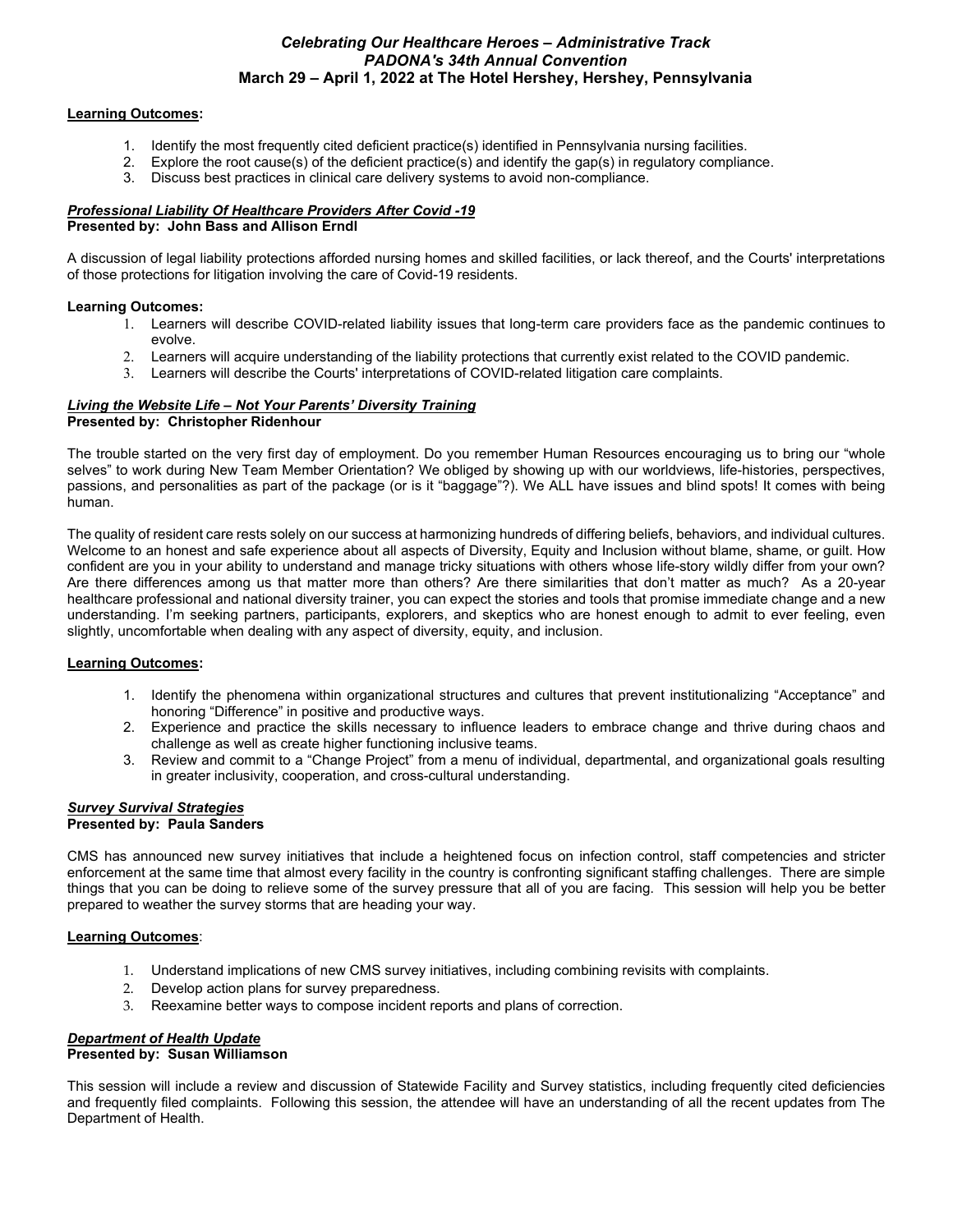#### **Learning Outcomes**:

- 1. Provide data and statistics related to PA Department of Health annual and complaint surveys.
- 2. Provide responses to attendee questions related to state and federal surveys and regulations.<br>3. Provide information related to the survey process and federal and state regulations.
- Provide information related to the survey process and federal and state regulations.

#### **PRESENTERS**

**Dr. Milito** is the Director of Clinical and Consultant Services: Long-Term Care Division and Chief Antimicrobial Stewardship Officer for Diamond Pharmacy Services. She is responsible for overseeing the education of the Skilled Consultant Pharmacists in Pennsylvania and Ohio. She has Acute Care, Correctional, and Long-Term Care (LTC) experience. Deborah is certified in Anticoagulation, Medication Therapy Management (MTM) and has completed certification in Antimicrobial Stewardship with the Society of Infectious Disease Pharmacists (SIDP) and the American Society of Consultant Pharmacists (ASCP). She recently became certified in Immunizations through ASCP and APhA.

She serves as chairman for the Antimicrobial Stewardship and Infection Prevention and Control Committee of ASCP and received the President's Award for Education at ASCP's National Conference in 2017 and an award for Excellence in Antimicrobial Stewardship in 2018.

Dr. Milito received her B.S. in Pharmacy and her Doctorate in Pharmacy from Duquesne University in Pittsburgh PA. She is also a Board Certified Geriatric Pharmacist and is a Fellow in ASCP. She team teaches "Selected Topics in Senior Care Pharmacy" at Duquesne University. Finally, Deborah has published her first book – *What You CAN Do When You Lose a Loved One*.

**Joe Tibbs** is the President of HAPevolve and is responsible for its strategy, operations, and growth. HAPevolve is a subsidiary of the Hospital and Health System Association of Pennsylvania (HAP) which is focused on extending expertise to hospitals in Pennsylvania and beyond. Joe leads the HAPevolve team in working to address some of the many challenges facing health care today, including a special focus on healthcare emergency preparedness and management. Tibbs has more than two decades of experience in healthcare supply chain, operations, and consulting

Joe received a bachelor's degree in economics from the University of Utah, and his master's in business administration in strategy and management from Western Governors University.

**David C. Marshall** is a member of the American Health Lawyers Association and the Pennsylvania Bar Association. He has lectured before LeadingAge, LeadingAge Pennsylvania, LeadingAge New Jersey, the American Health Care Association, the Pennsylvania Health Care Association, the American Health Lawyers Association, and the American College of Health Care Administrators. His primary area of practice is health care law, focusing on long term and post-acute care providers and providing guidance in areas including Medicare and Medicaid reimbursement, HIPAA, fraud and abuse, corporate compliance, regulatory and licensure matters, real estate tax exemption matters and transaction and corporate issues. He has helped long-term-care providers develop successful corporate compliance and HIPAA plans and address corporate and regulatory compliance matters. He has guided providers through numerous transactions, handling the regulatory and licensure issues involved in health care transactions. He has been involved in numerous Medicare/Medicaid reimbursement appeals involving a broad spectrum of reimbursement issues confronting providers, as well as tax exemption appeals for nonprofit health care providers.

**Andrew P. Dollman** is a member of the firm's Employment and Labor Law Group, Litigation Group, and the Workers' Compensation Defense Group. He counsels clients on day-to-day employment matters and routinely litigates employment discrimination claims, unemployment compensation matters, and workers' compensation claims. Mr. Dollman also handles all other varieties of clients' litigated matters from collections to landlord-tenant disputes.

**Dr. Michael Gillette** is an ethics expert who has presented numerous keynotes and workshops nationally and internationally over the past two decades. Additionally, he contracts with dozens of healthcare organizations and other agencies to provide ethics case consultations and policy work. His energetic and interactive style engages his audiences and helps them think critically about ethical decisions in their work and beyond.

Dr. Gillette graduated magna cum laude from Brandeis University, with majors in philosophy and classical Greek, where he was elected to Phi Beta Kappa. He earned his Master's and Ph.D. in philosophy at Brown University. He has taught at colleges and universities, published articles in the field of clinical ethics and has received several teaching awards. In 2004, he was elected to the City Council in Lynchburg, Virginia, and subsequently served two terms as Mayor of the City.

Dr. Gillette's wide range of clients include healthcare organizations, social service agencies, long-term care facilities, state, local and county government agencies, EAP organizations, HR professionals, attorneys, physicians, nutritionists, secondary and higher education, business firms, leadership organizations, and more.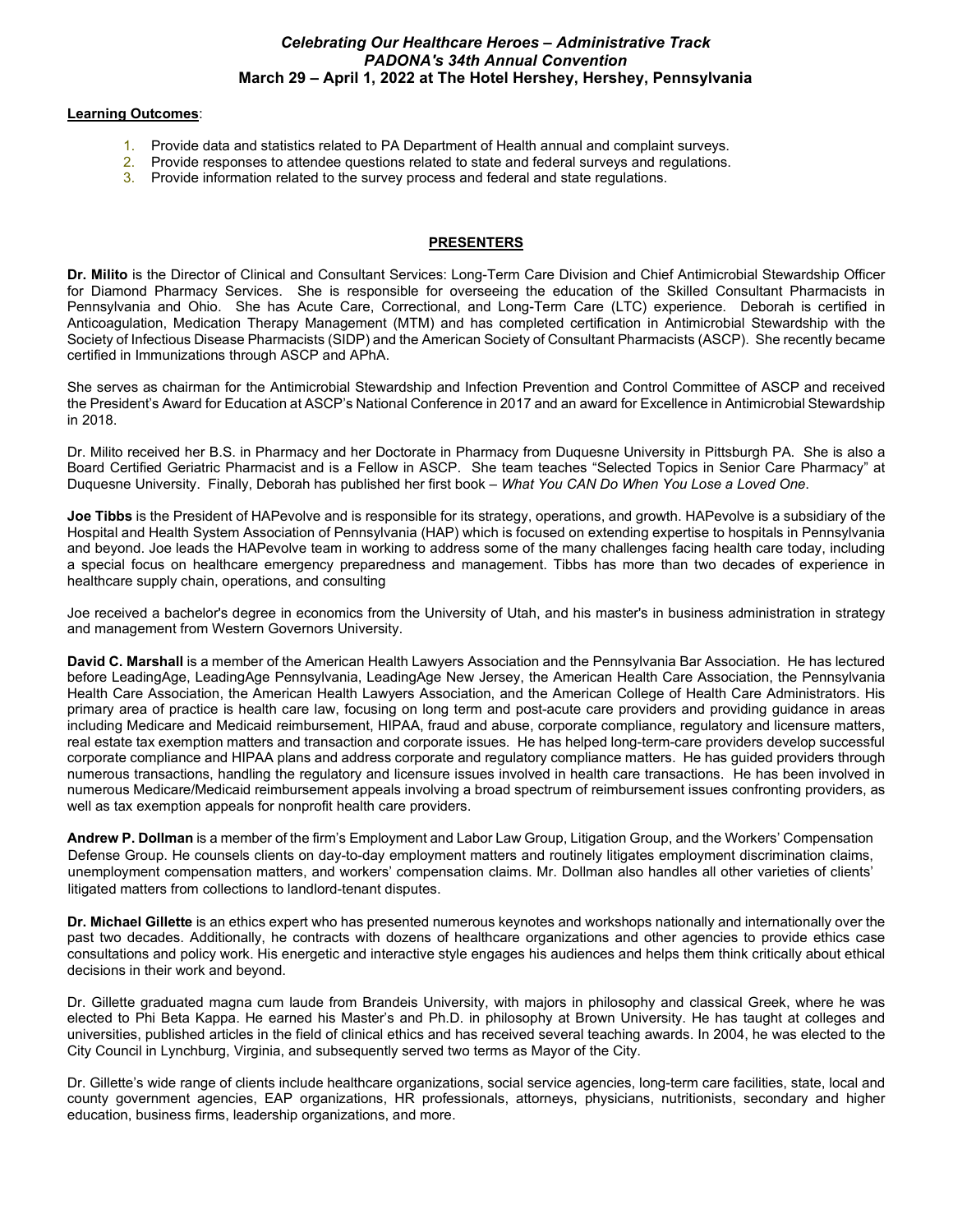**Heather Meadows** has been in the rehabilitation field for over 25 years with focused attention in Aphasia and Alzheimer's management along with clinical results yielding financial impact. Heather has earned the designation of Certified Dementia Practitioner. Heather has exceptional experience and expertise for Medicare and Medicaid reimbursement. She has developed into Premier Therapy's Pennsylvania CMI and PDPM consultant. She has been instrumental in a paradigm shift for a successful turnaround of numerous Pennsylvania skilled nursing facilities' rehab programs. She joined Premier Therapy as a staff therapist in January 2001, advanced to a Facility Rehab Director to Program Director to Area Director to Regional Director of Operations and currently holds the position of Premier Therapy Executive Director of Pennsylvania.

**Julie Bellucci, M.S., CCC-SLP** is Premier Therapy's Director of Clinical Development. She is active with federal and state agencies to stay abreast of all upcoming rules and regulation changes. Additionally, industry association websites are monitored weekly for updates to be sure Premier is proactive with any changes. Julie leads monthly "Insight" seminars with focuses; monthly chart audits, "Lunch and Learns", compiles CEUs for all disciplines, as well as oversees denial management/trends.

Julie graduated from Edinboro University of Pennsylvania with a B.A. in Speech and Hearing Disorders, and from Clarion University with a M.S. in Speech/Language Pathology. She has over 20 years of clinical experience in geriatrics, specializing in dysphagia, aphasia and cognitive-linguistic disorders. Julie has significant work experience in both clinical and operational management including preparing and processing all levels of appeals for denial management. Julie has been recognized as a *Keynote Speaker* at both the *State* and *National Convention* levels and she is considered to be a leading industry authority.

**Patty Klinefelter** is LWCI's Director overseeing quality deliverables for skilled nursing facility engagements. She leads a team of RN Consultants with deep leadership and operational skills in each of these provider settings. Typical engagements include documentation, coding and billing audits, appeals support and position development; supporting counsel defense in litigation support; mock surveys, strategic planning, acquisition support, agency/facility turnaround, telehealth implementation, new agency development, infection preventionist support, plan of correction consultation, and education including directed in-services.

In her consulting role as Director of Clinical Skilled Nursing, Patty's experience includes: engagement director for infection control focused mock surveys with follow up plan of correction support and education; engagement director for education/training and development of policies and procedures to meet the CMS Conditions of Participation and Payment requirements. This included development of SNF nursing orientation program, directed in-services, QAPI program, infection control processes/procedures. Project manager for survey readiness for skilled nursing facilities.

**Edward Leigh, MA**, is the Founder & Director of The Center for Healthcare Communication. He is a national expert on resident and employee engagement. He focuses on creating productive healthcare environments through dramatically improving communication between professionals and residents / patients as well as helping professionals communicate more effectively with each other. He presents high-energy and informative programs for long-term care facilities, hospitals, medical practices, and healthcare associations. His expertise makes him an in-demand media guest with appearances on many national television shows, including The Oprah Winfrey Network, The Today Show, MSNBC News, The Learning Channel, and the Discovery Channel. Katie Couric and Montel Williams have interviewed him.

**Candace McMullen** currently serves as the Executive Vice President of Business Development and Consulting with Affinity Health Services, Inc. In this role, she oversees sales and marketing and leads the consulting division in providing individualized services to meet consulting client objectives and expectations. Candace also provides consulting services to clients in a variety of operational, clinical, and financial capacities. Prior to re-joining Affinity, she served as Chief Operating Officer over the past 13 years overseeing campus operations within various corporate structures. Her experience, as both a provider and consultant, includes working with organizations of varying ownership, operating, and size structures; with her strengths in operations, clinical services, and regulatory management.

Candace's degrees from Pennsylvania State University include a BS in Nursing and a Master of Health Administration. She holds licensure as both a Registered Nurse and Nursing Home Administrator. She is also a Certified Legal Nurse Consultant and Certified Nursing Director Long Term Care. She currently serves as Executive Director/Board Chair of the Pennsylvania Directors of Nursing Association. She frequently serves as faculty for a variety of professional trade associations.

**Sophie Campbell** is the Director, Clinical Advisory Services at Baker Tilly US, LLP brings greater than 30 years of operational and consulting experience in the healthcare industry, with a focus on long-term care. Her expertise is focused on all factors related to clinical operations in long term care.

Sophie has a Master of Science in Nursing Administration degree from the University of Pittsburgh in Pittsburgh, PA and also received her Bachelor of Science Degree in Nursing from the University of Pittsburgh. Sophie is certified as a rehabilitation nurse, registered nurse assessment coordinator and certified nursing director for long term care. Sophie currently serves as the Executive Director of Educational Programming with PADONA and previously served on the Board of Directors.